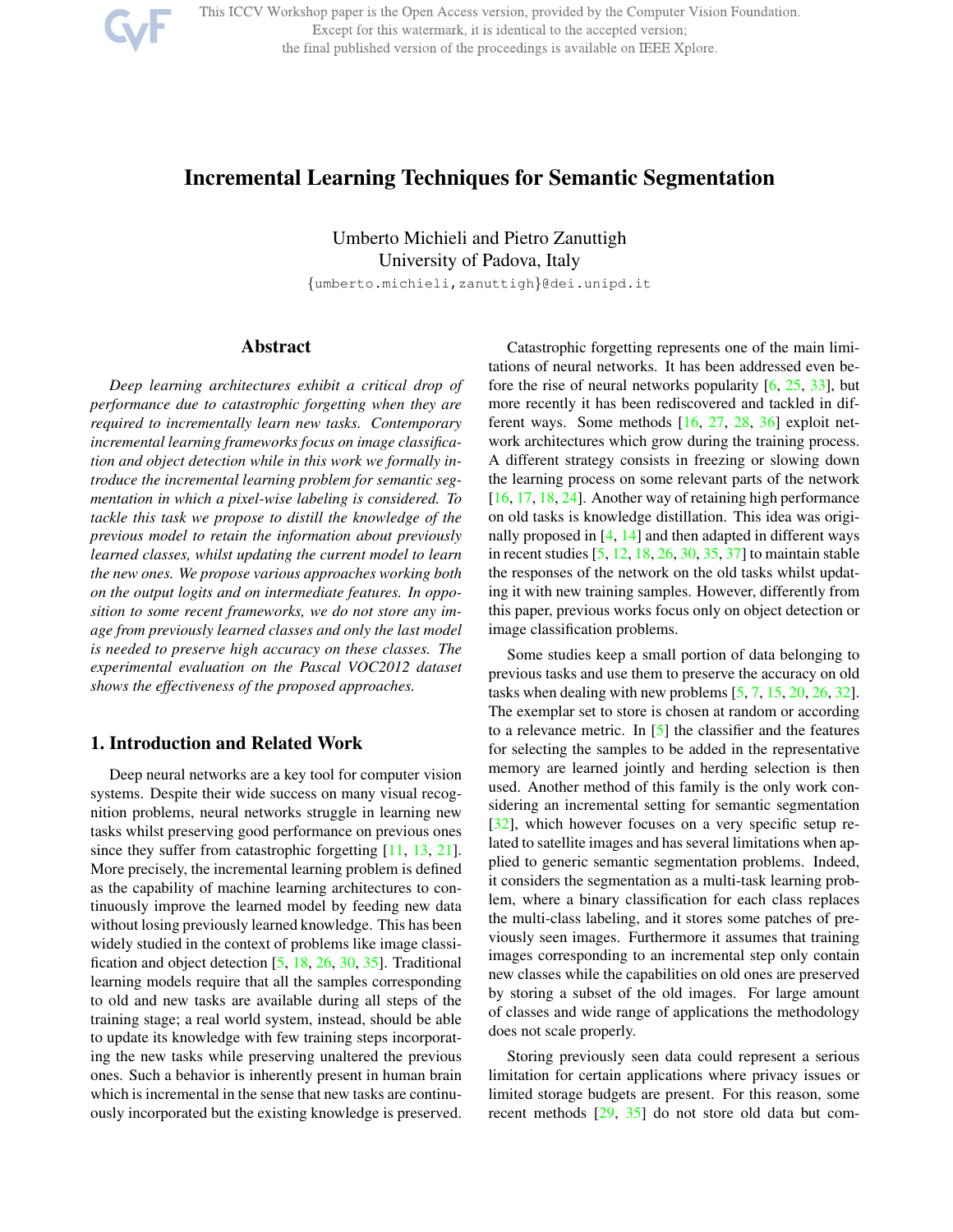pensate this by training Generative Adversarial Networks (GANs) to generate images containing previous classes while new classes are learned. Some other approaches do not make use of exemplars set [2, 17, 18, 30, 31, 37]. In [30] an end-to-end learning framework is proposed where the representation and the classifier are learned jointly without storing any of the original training samples. In [18] previous knowledge is distilled directly from the last trained model. In [37] the current model distills the knowledge from pruned versions of all previous model snapshots.

Even if previous studies focus on different tasks and no work has been conducted on incremental learning for dense labeling task, semantic segmentation is a key task that computer vision systems must face frequently in various applications e.g., in robotics or autonomous driving [3, 22]. Notice that, differently from image classification, in semantic segmentation each image contains together pixels belonging to multiple classes and the labeling is dense. In particular the pixels could represent newly added classes and previously existing ones, making the problem conceptually different from incremental learning in image classification where typically a single object is present in the image and the outcome is a unique value. Furthermore, contrary to many existing methods, we consider the most challenging setting where images from old tasks are not stored and cannot be used to help the incremental process, which is particularly relevant for the vast majority of applications with privacy concerns or storage requirements.

In the first part of this paper we formalize the problem and we present possible settings for the incremental learning task. Then we introduce a novel framework to perform incremental learning for semantic segmentation. In particular we re-frame the distillation loss concept used in other fields and we propose a novel approach where the distillation loss is applied to the intermediate features level. Furthermore, we exploited the idea of freezing the encoder part of the network to preserve the feature extraction capabilities. To the best of our knowledge this is the first work on incremental learning for semantic segmentation which does not retain previously seen images and that has been evaluated on standard datasets, i.e., Pascal VOC2012 [10]. Experimental results demonstrate that the proposed approaches obtain high accuracy even without storing any of the previous examples thanks to the proposed distillation schemes.

### 2. Problem Formulation

The incremental learning task, when referring to semantic segmentation, can be defined as the ability of a learning system (e.g., a neural network) to learn the segmentation and the labeling of the new classes without forgetting or deteriorating too much the performance on previously learned ones. The performance of an incremental learning algo-

rithm should be evaluated considering the accuracy on the new classes as well as the accuracy on the old ones. While the first should be as large as possible, meaning that the algorithm is able to learn the new classes, the second should be as close as possible to the one before the addition of the new classes, thus avoiding catastrophic forgetting. The key challenge then is how to balance between the preservation of previous segmentation and labeling knowledge and the capability of learning the new classes. Additionally, the considered problem is particularly hard when no data of previous tasks can be preserved, which is the scenario of interest in the majority of the applications. In this work we focus on the most general incremental learning framework in which: previously seen images are not used; the new images contain examples of the unseen classes combined together with pixels belonging to the old ones; the complexity of the approach scales well as the number of classes grows.

Let us assume that the available set of samples is  $D$  and is composed of  $N$  images. As usual part of the data is used for training and part for testing: we refer to the training split of  $\mathcal D$  as  $\mathcal D^{tr}$ . Each pixel in each image of  $\mathcal D$  is associated to a unique class belonging to the set  $C = \{c_0, c_1, c_2, ..., c_{C-1}\}$ of C possible classes. In case a background class is present we associate it to class  $c_0$  because it is considered a special class with a non-conventional behavior being present in almost all the images and having by far the largest occurrence among the elements of  $C$ .

In the incremental learning setting we assume that we have trained our network to recognize a subset  $S_0 \subset C$ of *seen* classes using a labeled subset  $\mathcal{D}_0^{tr} \subset \mathcal{D}^{tr}$ , whose images contain only pixels belonging to the classes in  $S_0$ . We then perform some incremental steps  $k = 1, 2, ...$  in which we want to recognize a new subset  $\mathcal{U}_k \subset \mathcal{C}$  of *unseen* classes. Notice that at the  $k$ -th incremental step the set of seen classes  $S_{k-1}$  is the union of all the classes previously learned and after the step we add the ones learned during the current step k: more formally,  $S_k = S_{k-1} \cup \mathcal{U}_k$  and  $S_{k-1} \cap U_k = \emptyset$ . At each step a new set of training samples is available, i.e.,  $\mathcal{D}_k^{tr} \subset \mathcal{D}^{tr}$ , whose images contain only pixels belonging to  $\mathcal{S}_{k-1} \cup \mathcal{U}_k$ . The set is disjoint from previously used samples, i.e.,  $\left(\bigcup_{j=0,\dots,k-1} \mathcal{D}_j^{tr}\right) \cap \mathcal{D}_k^{tr} = \emptyset$ . It is important to notice that, differently from image classification, images in  $\mathcal{D}_k^{tr}$  could also contain classes belonging to  $S_{k-1}$ , however their occurrence is limited since  $\mathcal{D}_k^{tr}$  is restricted to consider only images containing at least one class belonging to  $\mathcal{U}_k$ . Furthermore, the specific occurrence of a particular class belonging to  $S_{k-1}$  is highly correlated to the set of classes being added (i.e.,  $\mathcal{U}_k$ ). For example if we assume that  $S_{k-1} = \{chair, airplane\}$  and that  $\mathcal{U}_k = \{$ dining table}, then it is reasonable to expect that  $\mathcal{D}_k^{tr}$  contains some images having the *chair* class, that typically appears together with the *dining table*, while the class *airplane* is extremely unlikely.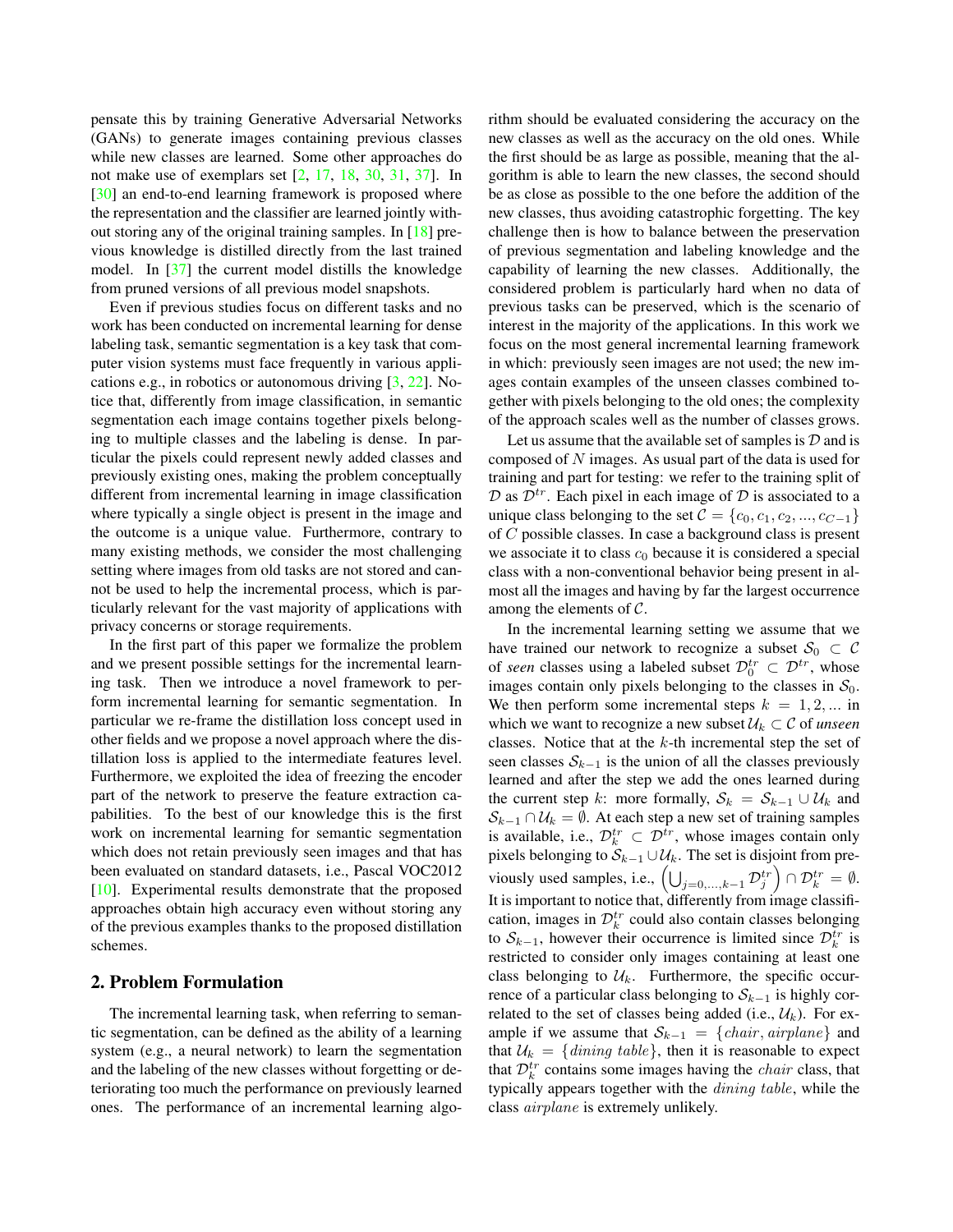

Figure 1. Overview of the k-th incremental step of our learning framework for semantic segmentation of RGB images.

Given this scenario, there exist many different ways of sampling the set  $U_k \subset \mathcal{C}$  of unseen classes and of selecting the cardinality of the sets  $\mathcal{U}_k$  at each step, leading to different experiments. Previous work [30] ordered the classes using the sequence provided by the creators of the dataset and analyzed the behavior of the algorithms to the addition of a single class, the addition of a batch of classes and the sequential addition of classes. Our results stick to these settings to reproduce the same scenarios.

### 3. Methodology

In this work we start by re-framing incremental learning techniques developed for other fields in the semantic segmentation task. Then we propose some novel strategies explicitly targeted to this problem.

The proposed approaches can be fitted into any deep network architecture, however for the evaluation we chose the Deeplab v2 network (without the post-processing based on CRFs) with ResNet-101 as feature extractor [8] pre-trained [23] on the MSCOCO dataset [19]. The pre-training of the feature extractor (as done also in other incremental learning works as [18]) is needed since the Pascal VOC 2012 is too small to be used for training the Deeplab v2 from scratch. However MSCOCO data are used only for the initialization of the feature extractor and the contained labeling information, even if there are overlapping classes, is related to a different task (i.e., image classification).

The various procedures to achieve incremental learning in semantic segmentation are now introduced: see Fig. 1 for a general overview of the approach. We start by training the chosen network architecture in the first stage to recognize the classes in  $S_0$  with the corresponding training data  $\mathcal{D}_0^{tr}$ . The network is trained in a supervised way with a standard cross-entropy loss and after training we save the obtained model as  $M_0$ . Then, we perform a set of incremental steps indexed by  $k = 1, 2, \dots$  to make the model learn every time a new set of classes  $\mathcal{U}_k$ . At the k-th incremental step, the current training set  $\mathcal{D}_k^{tr}$  is built with images that contain samples from at least one of the new classes. Notice that they can possibly contain also pixels belonging to previously seen classes and of course the background class is present in almost all images. During step  $k$ , the model

 $M_{k-1}$  is loaded and updated exploiting a linear combination of two losses: a cross-entropy loss  $\mathcal{L}_{CE}$ , which learns how label the classes, and a distillation loss  $\mathcal{L}_D$ , which helps to retain knowledge of previously seen classes and will be detailed in the following. After the  $k$ -th incremental step, we save the current model as  $M_k$  and the described procedure is repeated every time a new set of classes to be learned is taken into account. The total loss  $\mathcal L$  to train the model is:

$$
\mathcal{L} = \mathcal{L}_{CE} + \lambda_D \mathcal{L}_D \tag{1}
$$

The parameter  $\lambda_D$  balances the two terms. If we set  $\lambda_D = 0$  then we are considering the simplest scenario of fine-tuning in which no knowledge distillation is applied and the cross-entropy loss is applied to both unseen and seen classes (but in  $\mathcal{D}_k^{tr}$  there is a large unbalance toward the new ones, see Section 2). As already pointed out, we expect this case to exhibit catastrophic forgetting.

During the  $k$ -th incremental step the cross-entropy loss  $\mathcal{L}_{CE}$  is applied to all the classes and it is defined as:

$$
\mathcal{L}_{CE} = -\frac{1}{|\mathcal{D}_k^{tr}|} \sum_{\mathbf{X}_n \in \mathcal{D}_k^{tr} c \in \mathcal{S}_{k-1} \cup \mathcal{U}_k} \mathbf{Y}_n[c] \cdot \log\left(M_k\left(\mathbf{X}_n\right)[c]\right)
$$
\n(2)

where  $Y_n[c]$  and  $M_k(\mathbf{X}_n)[c]$  are respectively the one-hot encoded ground truth and the output of the network corresponding to the estimated score for class c. Notice that the sum is computed on both old and new classes because in practice old classes will continue to appear. However since the new classes are much more likely in  $\mathcal{D}_k^{tr}$ , there is a clear unbalance toward them leading to catastrophic forgetting [34]. We introduce two possible strategies for defining the distillation loss  $\mathcal{L}_D$  which only depend on the previous model  $M_{k-1}$  avoiding the need for large storage.

# 3.1. Distillation on the Output Layer  $(\mathcal{L}_D')$

The first considered distillation term  $\mathcal{L}'_D$  for semantic segmentation is the masked cross-entropy loss between the logits produced by the output of the softmax layer in the previous model  $M_{k-1}$  and the output of the softmax layer in the current model  $M_k$  (assume that we currently are at the  $k$ -th incremental step). The cross-entropy is masked to consider already seen classes only since we want to guide the learning process to retain them, i.e.:

$$
\mathcal{L}'_D = -\frac{1}{|\mathcal{D}_k^{tr}|} \sum_{\mathbf{X}_n \in \mathcal{D}_k^{tr} c \in \mathcal{S}_{k-1}} M_{k-1}(\mathbf{X}_n)[c] \cdot \log \left( M_k(\mathbf{X}_n)[c] \right)
$$
\n(3)

The loss  $\mathcal{L}'_D$  is our baseline model and some enhancements of the scheme have been evaluated. A first modification moves from the consideration that the encoder  $E$ aims at extracting some intermediate feature representation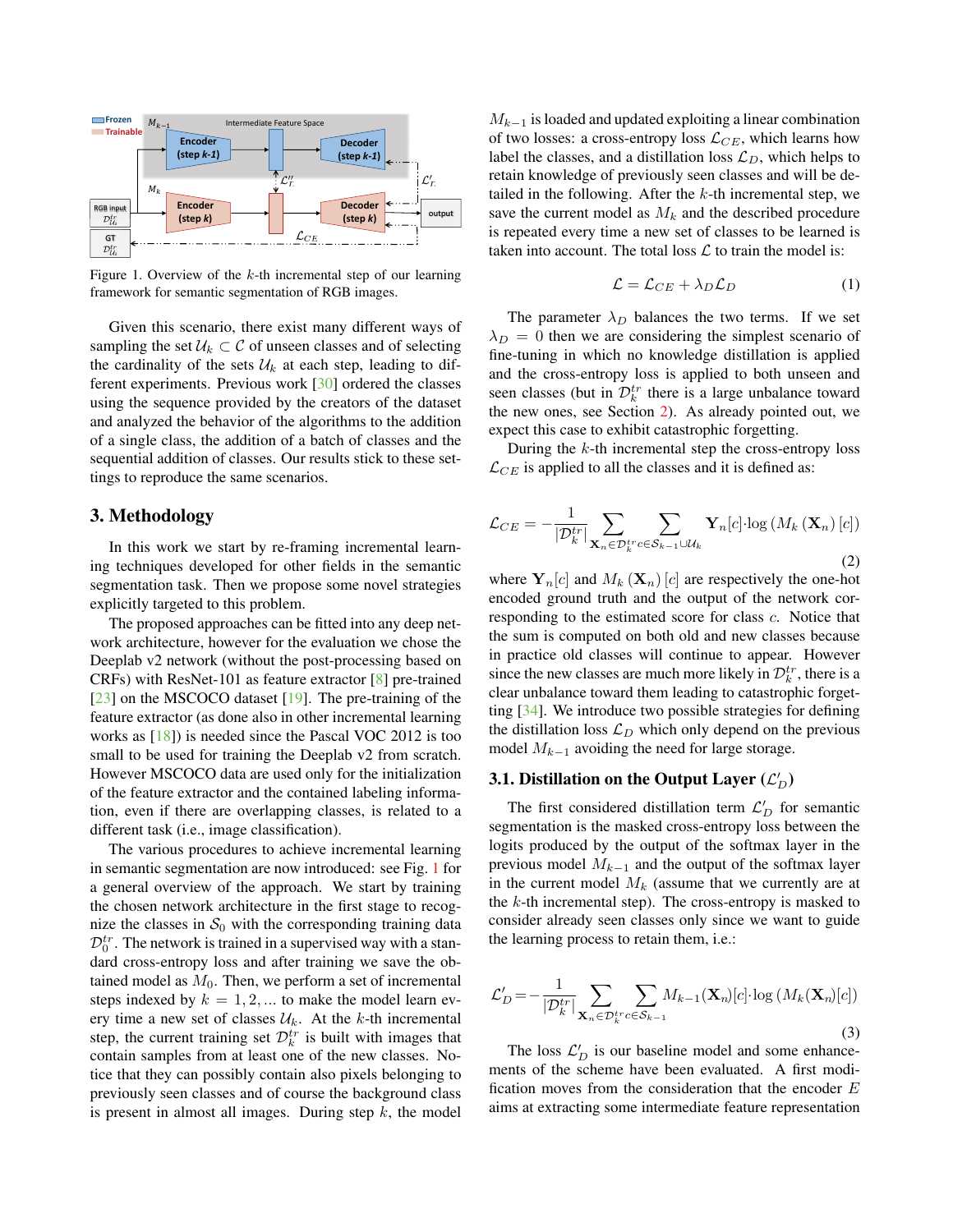

Figure 2. Freezing schemes of the encoder at  $k$ -th incremental step. The whole model at previous step, i.e.  $M_{k-1}$ , is always completely frozen and is employed only for knowledge distillation.

from the input information: hence the encoder part of the network can be frozen to the status it reached after the previous steps ( $E_F$  in short, see Fig. 2). In this way the network is constrained to learn new classes only through the decoder, while preserving the features extraction capabilities unchanged from the previous training stage. We evaluated this approach both with and without the application of the distillation loss in Eq. (3).

# 3.2. Distillation on Intermediate Feature Space  $(\mathcal{L}''_D)$

A different approach we designed to preserve previous knowledge by keeping the encoder similar to the already learned model is to apply a knowledge distillation function to the intermediate level of the features space before the decoding stage. The distillation function on the features space in this case should be no longer the cross-entropy but rather the L2 loss. This choice is due to the fact that the considered layer is not anymore a classification layer but instead just an internal stage where the output should be kept close to the previous one in, e.g., L2-norm. Empirically, we found that using cross-entropy or  $L1$  lead to worse results. Considering that model  $M_k$  can be decomposed into an encoder  $E_k$ and a decoder, the distillation term would become:

$$
\mathcal{L}_{D}'' = \frac{\|E_{k-1}(\mathbf{X}_n) - E_k(\mathbf{X}_n)\|_2^2}{|\mathcal{D}_k^{tr}|}\tag{4}
$$

where  $E_k(\mathbf{X}_n)$  denotes the features computed by  $E_k$ when a generic image  $\mathbf{X}_n \in \mathcal{D}_k^{tr}$  is fed as input.

A summary of the proposed strategies is shown in Fig. 1 where the different losses are shown. As a final remark, we also tried a combination of the described distillation losses but it did not provide relevant enhancements.

### 4. Experimental Results

For the experimental evaluation we selected the Deeplab v2 architecture and we performed the tests on the Pascal VOC2012 [10] benchmark. This widely used dataset consists of 10582 images in the training split and 1449 in the validation split with a total of 21 different classes (background included). Since the test set has not been made available, all the results have been computed on the validation split as done by most approaches in the literature.

We trained our network with Stochastic Gradient Descent (SGD) as done in [8]. The initial stage of training of the network on the set  $S_0$  is performed by setting the starting learning rate to  $10^{-4}$  and training for  $|\mathcal{S}_0| \cdot 1000$  steps decreasing the learning rate up to  $10^{-6}$  with a polynomial decay rule with power 0.9. We included weight decay regularization of  $10^{-4}$  and we employed a batch size of 4 images. The incremental training steps  $k = 1, 2, \dots$  have been performed employing a lower learning rate to better preserve previous weights. In this case the learning rate starts from  $\overline{5} \cdot 10^{-5}$  and decreases up to  $10^{-6}$  after  $|\mathcal{U}_k| \cdot 1000$ steps of polynomial decay. Notice that we train the network for a number of steps which is proportional to the number of new classes to be learned. We used TensorFlow [1] to develop and train the network: the overall training procedure takes around 5 hours on a NVIDIA 2080 Ti GPU. The code is available online at https://lttm.dei. unipd.it/paper\_data/IL. The metrics we considered are the most widely used for semantic segmentation: the per-class Intersection over Union (IoU), the mean Pixel Accuracy (mPA), the mean Class Accuracy (mCA) and the mean IoU (mIoU) [9].

#### 4.1. Addition of One Class

Following [30] we first analyze the addition of the last class, in alphabetical order, to our network. Specifically, we consider  $S_0 = \{c_0, c_1, ..., c_{19}\}\$  and  $U_1 = \{c_{20}\}\$  $\{tv\$ *monitor*}. A summary of the evaluation of the proposed methodologies on the VOC2012 validation split is reported in Table 1. We indicate as  $M_0(0-19)$  the first standard training of the network using  $\mathcal{D}_0^{tr}$  as training dataset. The network is then updated exploiting the dataset  $\mathcal{D}_1^{tr}$  and the resulting model is referred to as  $M_1(20)$ . From the first row of Table 1 we can appreciate that fine-tuning the network leads to an evident degradation of the performance with a final mIoU of 65.1%. This is a clear confirmation of the catastrophic forgetting phenomenon in the semantic segmentation scenario even with the addition of just one single class. The reference model, indeed, where all the 21 classes are learned at once (we call it  $M_0(0-20)$ ) achieves a mIoU of 73.6%. The main issue of the fine-tuning approach is that it predicts too frequently the last class, as proved by the fact that the model has a very high pixel accuracy for the  $tv/monitor$  class but a very poor IoU of 20.1%. This is due to the high number of false positive detection of the considered class which are not taken into account by the pixel accuracy measure. On the same class, the proposed methods are all able to outperform the fine-tuning approach in terms of IoU by large margin. Knowledge distillation strategies and the procedure of freezing the encoder provide better results because they act as regularization constraints.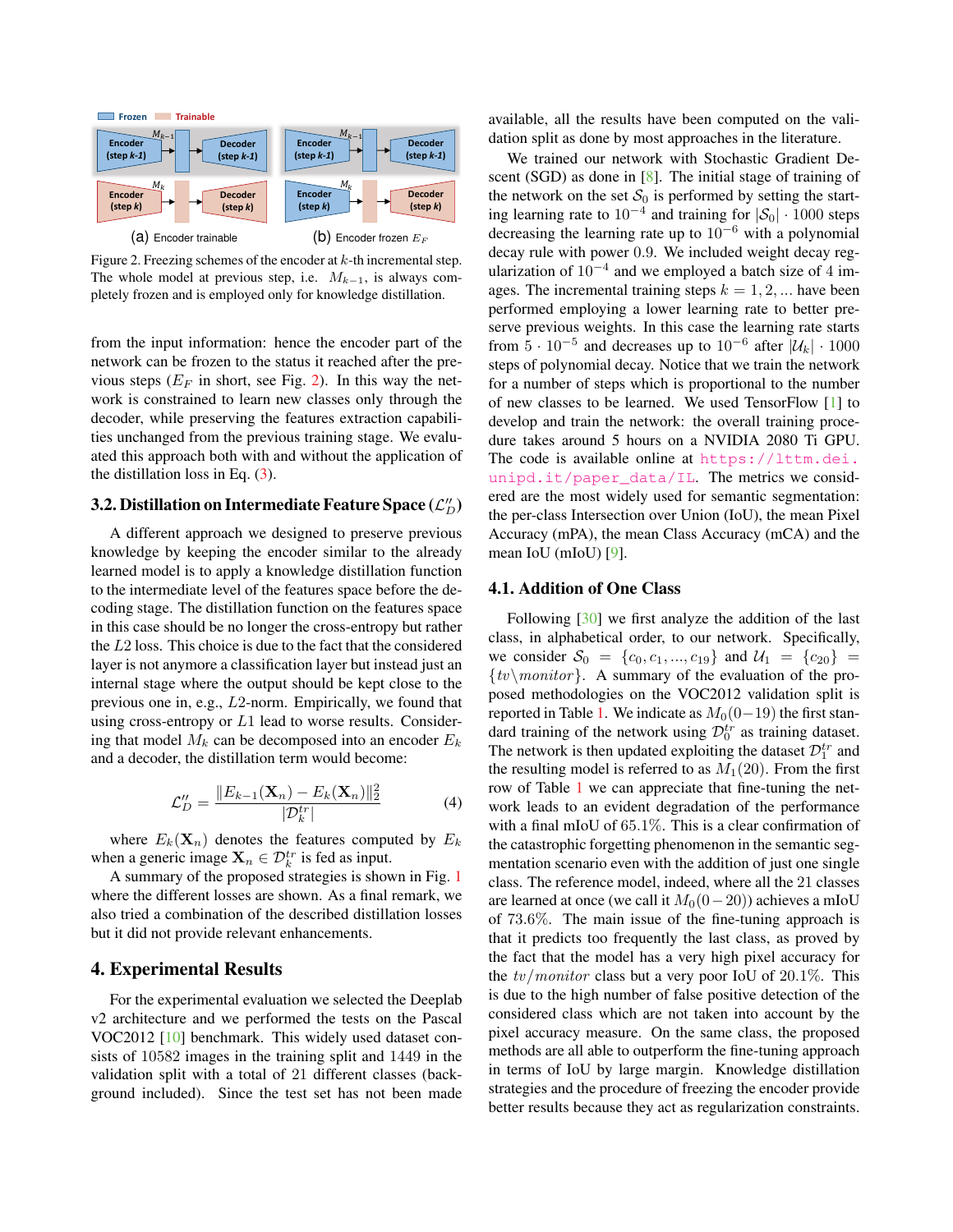

Interestingly those procedures allow to achieve higher accuracy not only on previously learned classes but also on newly added ones, which might be unexpected if we do not consider the regularization behavior of those terms. We can appreciate that the distillation on the output  $\mathcal{L}'_D$  alone is able to improve the average mIoU by 3.3% with respect to the standard case. Furthermore it leads to a much better IoU on the new class, greatly reducing the aforementioned false positives issue. If we completely freeze the encoder  $E$  without applying knowledge distillation the model improves the mIoU by 5.4%. If we combine the two mentioned approaches, i.e. we freeze E and we apply  $\mathcal{L}'_D$  as distillation loss, the mIoU further improves to 71.5% with an improvement of 6.4%, higher than each of the two methods alone (also the performance on the new class is higher).

If we apply a  $L2$  loss at the intermediate features space, i.e., to use  $\mathcal{L}_{D}^{"}$ , the model achieves 71.6% of mIoU, which is 6.5% higher than the standard approach (in this case freezing the encoder does not change too much the results). It is noticeable that two completely different approaches to preserve knowledge from the previous model, namely " $M_1(20)$  with  $E_F$ ,  $\mathcal{L}'_D$ " (which applies a cross-entropy between the outputs with encoder frozen) and " $M_1(20)$  with  $\mathcal{L}_{D}^{"}$ " (which applies a L2-loss between features spaces), achieve similar and high results both on the new class and on old ones. Freezing the encoder in the latter case leads to similar results. Finally, if we combine the two proposed losses together we achieve very similar results to  $\mathcal{L}_{D}^{"}$  alone, thus we argue that the extra complexity is not necessary.

An interesting aspect is that the changes in performance on previously seen classes are correlated with the class being added. Some classes have even higher results in terms of mIoU than before because their prediction has been reinforced through the new training set. For example, objects of the classes sofa or dining table are typically present in scenes containing a  $tv/monitor$ . Classes containing uncorrelated objects that are not present inside the new set of samples  $\mathcal{D}_1^{tr}$  instead get more easily lost, for example the bird or horse which are not present in indoor scenes typically associated with the  $tv/monitor$  class being added.

#### 4.2. Addition of Five Classes

In this section we tackle a more challenging scenario where the initial learning stage is followed by one step of incremental learning with the last 5 classes to learn. First, the addition of the last 5 classes at once (referred to as 15−20) is discussed and the results are shown in Table 2. In this setting the results are much lower than in the previous cases where a single class was added at a time since there is a larger amount of information to be learned. In particular, the fine-tuning approach exhibits an even larger drop in accuracy because it overestimates the presence of the new classes. We can confirm this by looking at the IoU scores of the newly added classes which are often lower than the proposed approaches by a large margin. In this setting the distillation on the output layer, " $M_1(16-20)$  with  $\mathcal{L}'_D$ ", achieves the highest accuracy. In general in this case the approaches based on  $\mathcal{L}'_D$  outperform the other ones. It is interesting to notice that some previously seen classes exhibit a clear catastrophic forgetting phenomenon because the updated models mislead them with visually similar classes belonging to the set of new classes. This is particularly true, for example, for the *cow* and *chair* classes which are often misled (low IoU and low pixel accuracy for these classes) with the newly added classes *sheep* and *sofa* that have similar shapes (low IoU but high pixel accuracy for these classes). This can be seen also in the qualitative results in Fig. 3. For example, in the first two rows the  $tv/monitor$ and the sofa classes (which are added during the incremental step) are erroneously predicted in the background region, while these classes are correctly handled by applying  $\mathcal{L}'_D$  and freezing the encoder. Additionally, in the third row the naïve approach predicts the *person* class in spite of the sofa while this artifact is not present when using  $\mathcal{L}'_D$ .

The last experiment presented here is the one in which the last 5 classes are progressively added one by one: the final model is referred to as  $M_5(16 \rightarrow 20)$ . The results are reported in Table 3 where we can appreciate a large gain of 20% of mIoU between the best proposed method (i.e., " $M_5(16 \rightarrow 20)$  with  $E_F$ ,  $\mathcal{L}'_D$ " and the standard approach.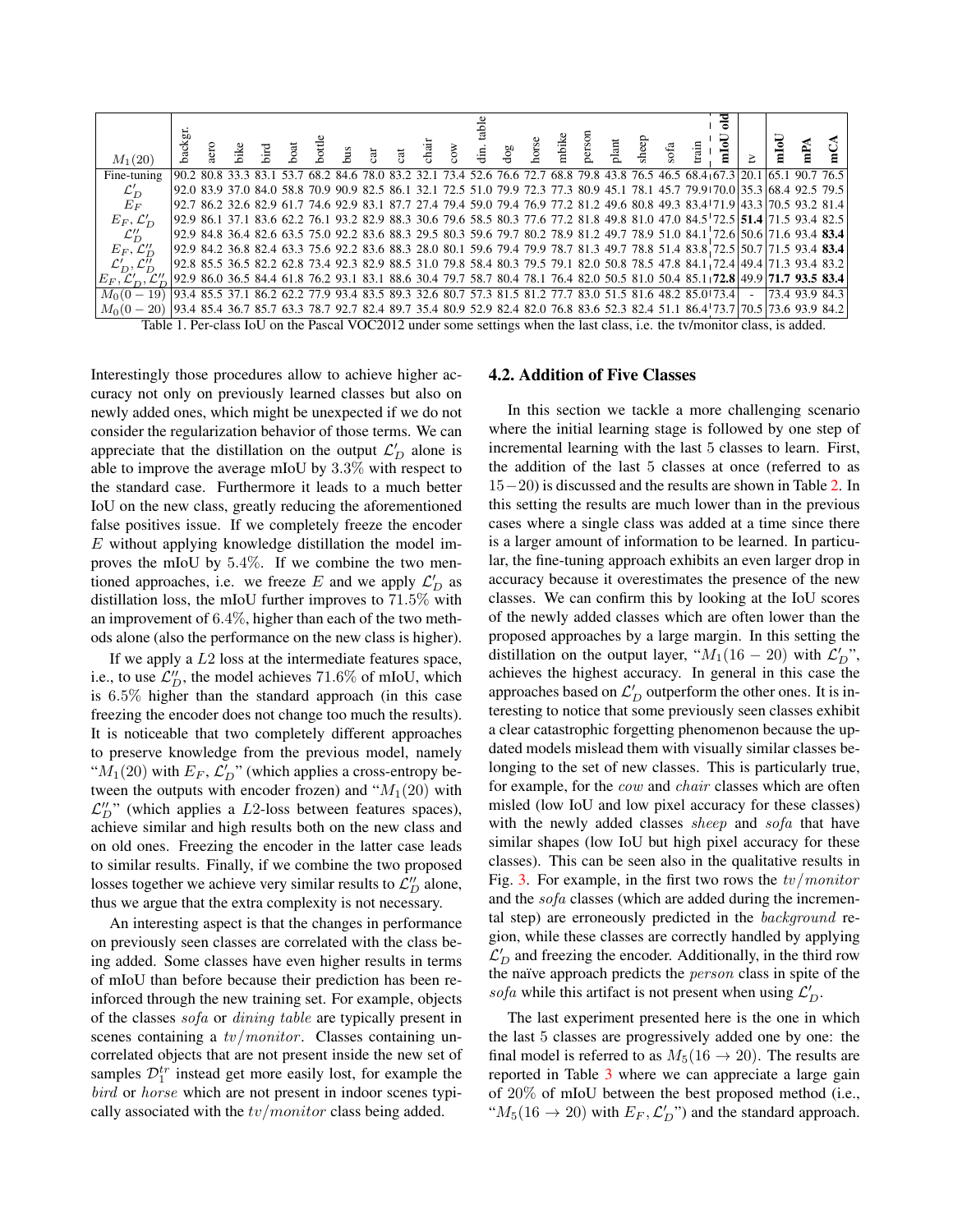| $M_1(16-20)$                                                                                                                                      | backgı |  |  |  |  |  |  |  | 긩<br>age of the state of the state of the state of the state of the state of the state of the state of the state of the state of the state of the state of the state of the state of the state of the state of the state of the sta |  | $s$ ofa | $\frac{1}{2}$ | e.<br>$_{\rm mIoU}$ | $P_A$               |  |
|---------------------------------------------------------------------------------------------------------------------------------------------------|--------|--|--|--|--|--|--|--|-------------------------------------------------------------------------------------------------------------------------------------------------------------------------------------------------------------------------------------|--|---------|---------------|---------------------|---------------------|--|
| Fine-tuning                                                                                                                                       |        |  |  |  |  |  |  |  | 89.7 59.5 34.6 68.2 58.1 58.8 59.2 79.2 80.2 30.0 12.7 51.0 72.5 61.7 74.4 79.4 60.6 36.4 32.4 27.2 55.2 42.4 38.7 55.4 88.4 70.6                                                                                                   |  |         |               |                     |                     |  |
|                                                                                                                                                   |        |  |  |  |  |  |  |  | 91.4 85.0 35.6 84.8 61.8 70.5 85.6 77.9 83.6 30.7 72.0 45.4 76.1 76.9 77.0 81.3 71.0 33.8 54.9 30.8 73.9 51.6 49.0 65.7 91.6 78.0                                                                                                   |  |         |               |                     |                     |  |
| $\mathcal{L}'_D$<br>$E_F, \mathcal{L}'_D$                                                                                                         |        |  |  |  |  |  |  |  | 91.7 83.4 35.6 78.7 60.9 73.0 65.8 82.2 87.0 30.2 58.0 55.3 80.0 78.3 78.5 81.4 70.0 35.3 46.1 32.3 62.1 53.5 45.8 64.2 91.5 76.1                                                                                                   |  |         |               |                     |                     |  |
| $\mathcal{L}''_D$                                                                                                                                 |        |  |  |  |  |  |  |  | 90.9 81.4 33.9 80.3 61.9 67.4 73.1 81.8 84.8 31.3 0.4 55.8 76.1 72.2 77.7 81.2 65.6 39.4 31.8 31.3 64.1 52.9 43.9 60.5 90.0 74.9                                                                                                    |  |         |               |                     |                     |  |
| $M_0(0-15)$ 94.0 83.5 36.1 85.5 61.0 77.7 94.1 82.8 90.0 40.0 82.8 54.9 83.4 81.2 78.3 83.2 75.5 $\vert$ - - - - - - -                            |        |  |  |  |  |  |  |  |                                                                                                                                                                                                                                     |  |         |               |                     | $ 75.5\,94.6\,86.4$ |  |
| 1,86,470.5 68.5 73.6 93.9 84.2 85.4 36.7 85.4 36.7 85.4 89.7 35.4 80.9 52.9 82.4 82.0 76.8 83.6 75.1 52.3 82.4 51.1 86.4 70.5 68.5 73.6 93.9 84.2 |        |  |  |  |  |  |  |  |                                                                                                                                                                                                                                     |  |         |               |                     |                     |  |
|                                                                                                                                                   |        |  |  |  |  |  |  |  | Table 2. Per-class IoU on the Pascal VOC2012 under some settings when 5 classes are added all at once.                                                                                                                              |  |         |               |                     |                     |  |
|                                                                                                                                                   |        |  |  |  |  |  |  |  |                                                                                                                                                                                                                                     |  |         |               |                     |                     |  |

| $ M_5(16 \to 20) $                                                                                                                                    | backgı |                                                                                                                                                                 |  |  |  |  |  |  |  | ≊ |  |  |  |  |  |
|-------------------------------------------------------------------------------------------------------------------------------------------------------|--------|-----------------------------------------------------------------------------------------------------------------------------------------------------------------|--|--|--|--|--|--|--|---|--|--|--|--|--|
| Fine-tuning                                                                                                                                           |        | 87.9 25.6 29.0 51.2 1.7 57.8 10.5 64.8 80.5 30.8 22.9 52.7 66.8 52.1 51.9 78.1 47.8 36.5 44.7 31.8 35.1 17.1 33.0 44.2 86.1 55.7                                |  |  |  |  |  |  |  |   |  |  |  |  |  |
| $\mathcal{L}'_D$                                                                                                                                      |        | 88.6 63.2 8 35.7 30.8 42.3 40.4 34.9 52.0 88.6 63.2 8 34.4 75.6 44.8 76.2 62.5 65.6 80.1 57.4 25.5 35.7 30.8 42.3 40.4 34.9 52.0 88.6 63.2                      |  |  |  |  |  |  |  |   |  |  |  |  |  |
| $E_F, \mathcal{L}'_D$                                                                                                                                 |        | $[91.1\ 73.9\ 31.9\ 81.4\ 59.5\ 71.9\ 73.1\ 82.1\ 87.1\ 27.2\ 77.4\ 56.4\ 79.1\ 79.9\ 76.1\ 80.7]$ $70.5\ 31.6\ 55.3\ 30.4\ 62.2\ 41.4\ 4.2\ 64.3\ 91.3\ 75.2]$ |  |  |  |  |  |  |  |   |  |  |  |  |  |
| $\mathcal{L}''_D$                                                                                                                                     |        | $[90.3, 54.2, 28.2, 78.4, 52.5, 69.8, 59.5, 78.5, 86.3, 28.8, 72.3, 57.4, 76.3, 77.1, 65.8, 79.3, 65.9, 36.3, 65.5, 31.6, 54.7, 38.9, 45.4, 61.0, 90.4, 71.0]$  |  |  |  |  |  |  |  |   |  |  |  |  |  |
| $M_0(0-15)$ 94.0 83.5 36.1 85.5 61.0 77.7 94.1 82.8 90.0 40.0 82.8 54.9 83.4 81.2 78.3 83.2 75.5 - - - - - - - - - - - - - - 75.5 94.6 86.4           |        |                                                                                                                                                                 |  |  |  |  |  |  |  |   |  |  |  |  |  |
| 152.8 85/ 176.4 70.5 8.7 85.4 36.7 85.7 63.3 78.7 92.7 82.4 89.7 35.4 80.9 52.9 82.4 82.0 76.8 83.6 75.1 52.3 82.4 51.1 86.4 70.5 68.5 73.6 93.9 84.2 |        |                                                                                                                                                                 |  |  |  |  |  |  |  |   |  |  |  |  |  |
|                                                                                                                                                       |        | Table 3. Per-class IoU on the Pascal VOC2012 under some settings when 5 classes are added sequentially.                                                         |  |  |  |  |  |  |  |   |  |  |  |  |  |



packground cat <mark>chair dog</mark> person plant <mark>sofa</mark> tv <mark>unlabeled</mark>

Figure 3. Qualitative results on sample scenes for the addition of five classes all at once (*best viewed in colors*).

|                                                                                                  |  | Fine-tuning | $\mathcal{L}'_{\mathcal{D}}$ |  | $E_F, \mathcal{L}'_D$ | $\mathcal{L}''$                                        |  |  |  |  |
|--------------------------------------------------------------------------------------------------|--|-------------|------------------------------|--|-----------------------|--------------------------------------------------------|--|--|--|--|
|                                                                                                  |  |             |                              |  |                       | mIoU mPA mCA  mIoU mPA mCA  mIoU mPA mCA  mIoU mPA mCA |  |  |  |  |
| $M_1(16)$  71.2 93.7 82.5  72.4 94.2 83.0  72.5 94.1 83.5  72.2 93.9 84.3                        |  |             |                              |  |                       |                                                        |  |  |  |  |
| $M_2(17)$ 53.8 90.0 61.8 68.1 93.4 78.5 68.4 93.3 79.5 60.0 91.6 69.4                            |  |             |                              |  |                       |                                                        |  |  |  |  |
| $M_3(18)$ 57.7 87.7 68.7 63.3 90.8 74.5 66.5 91.5 79.4 65.5 90.7 76.8                            |  |             |                              |  |                       |                                                        |  |  |  |  |
| $M_4(19)$   39.3   85.9   47.4    54.1   89.2   64.3    61.3   90.6   72.5    52.1   89.0   60.6 |  |             |                              |  |                       |                                                        |  |  |  |  |
| $M_5(20)$ 44.2 86.1 55.7 52.0 88.6 63.2 64.3 91.3 75.2 61.0 90.4 71.0                            |  |             |                              |  |                       |                                                        |  |  |  |  |

Table 4. Mean IoU, mPA and mCA on the Pascal VOC2012 under some settings when 5 classes are added sequentially.

In this case freezing the encoder and distilling the knowledge is the best approach because the addition of one single class do not alter too much the responses of the whole network: distilling the knowledge from the previous model when the encoder is fixed guides the decoder to modify only the responses for the new class.

The evolution of the models' mean performance over time is reported in Table 4 where the distribution of the drop of performance during the different steps is analyzed. In particular we can notice how the accuracy drop is affected by the specific class being added. As expected the larger drop is experienced when the classes sheep or train are added (models  $M_2(17)$  and  $M_4(19)$ ) because such classes are only sparsely correlated with other classes (they mainly appear alone or with the *person* class).

### 5. Conclusion and Future Work

In this work we formally introduced the problem of incremental learning for semantic segmentation. A couple of novel distillation loss functions have been designed ad-hoc for the task. They have been combined with a cross-entropy loss and with the idea of freezing the encoder module to optimize the performance on new classes while preserving old ones. Our method does not need any stored image of previous datasets and only the previous model is used to update the current one thus reducing memory consumption.

Experiments on the Pascal VOC2012 dataset show that the proposed methods were able to largely outperform the standard fine-tuning approach, thus alleviating the catastrophic forgetting phenomenon. However, the problem of incremental learning for semantic segmentation is a novel challenging task that needs advanced strategies to be tackled. This is proved by the fact that the results are lower than the ones achieved by the same architecture after a one-step training, i.e., when all training examples are available and employed at the same time. In the future we plan to expand our set of experiments, to develop novel incremental learning strategies and to employ GANs to generate images containing already seen classes. Finally we will consider the scenario in which classes that will appear in the future are present from the beginning but labeled as background.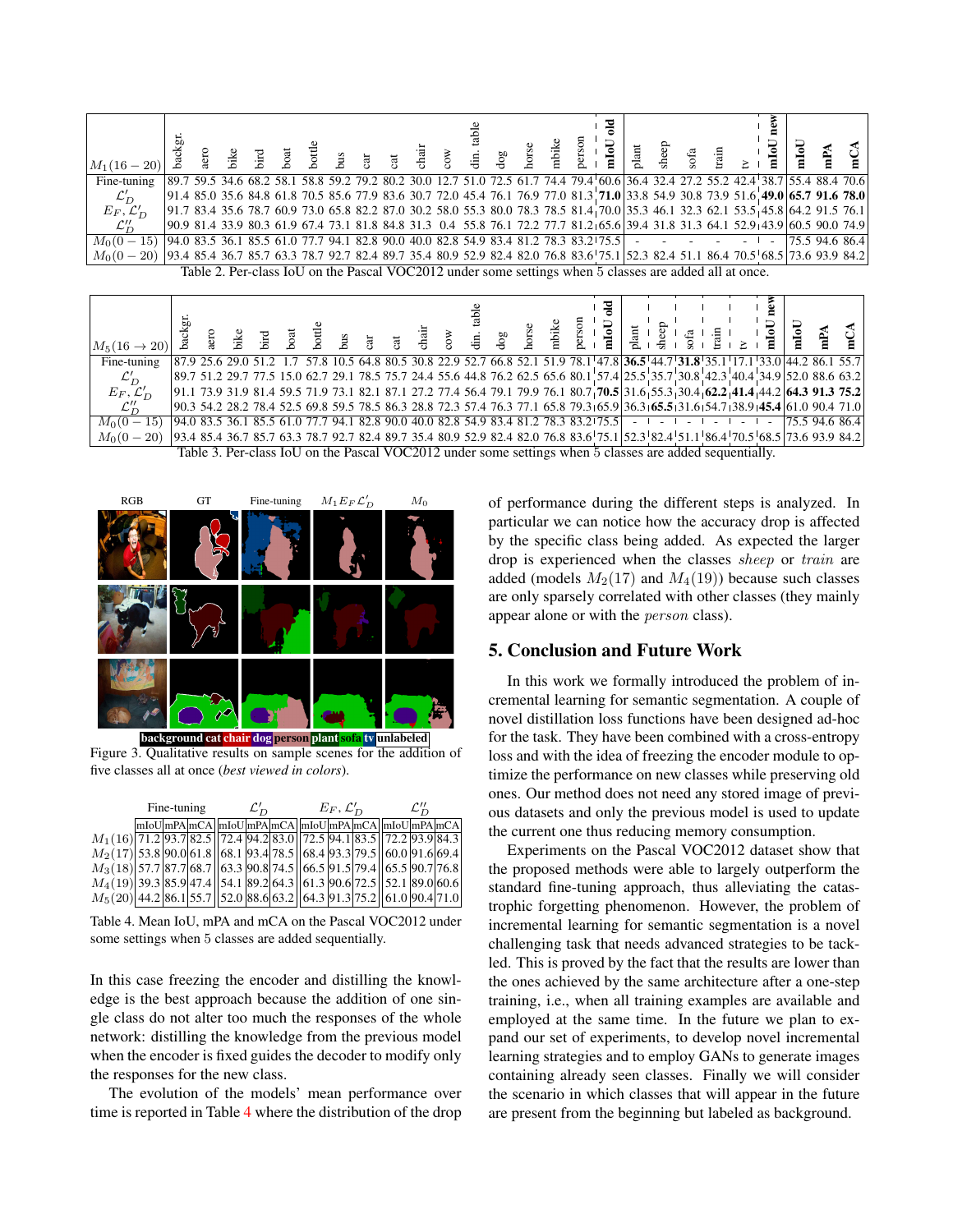### References

- [1] M. Abadi, P. Barham, J. Chen, Z. Chen, A. Davis, J. Dean, M. Devin, S. Ghemawat, G. Irving, M. Isard, et al. Tensorflow: A system for large-scale machine learning. In *12th Symposium on Operating Systems Design and Implementation*, pages 265–283, 2016. 4
- [2] R. Aljundi, F. Babiloni, M. Elhoseiny, M. Rohrbach, and T. Tuytelaars. Memory aware synapses: Learning what (not) to forget. In *Proceedings of European Conference on Computer Vision (ECCV)*, pages 139–154, 2018. 2
- [3] M. Biasetton, U. Michieli, G. Agresti, and P. Zanuttigh. Unsupervised Domain Adaptation for Semantic Segmentation of Urban Scenes. *Proceedings of IEEE Conference on Computer Vision and Pattern Recognition Workshops (CVPRW)*, 2019. 2
- [4] C. Buciluǎ, R. Caruana, and A. Niculescu-Mizil. Model compression. In *Proceedings of the 12th ACM International Conference on Knowledge Discovery and Data Mining (SIGKDD)*, pages 535–541. ACM, 2006. 1
- [5] F. M. Castro, M. J. Marín-Jiménez, N. Guil, C. Schmid, and K. Alahari. End-to-end incremental learning. In *Proceedings of European Conference on Computer Vision (ECCV)*, pages 233–248, 2018. 1
- [6] G. Cauwenberghs and T. Poggio. Incremental and decremental support vector machine learning. In *Advances in Neural Information Processing Systems (NIPS)*, pages 409–415, 2001. 1
- [7] A. Chaudhry, P. K. Dokania, T. Ajanthan, and P. H. Torr. Riemannian walk for incremental learning: Understanding forgetting and intransigence. In *Proceedings of European Conference on Computer Vision (ECCV)*, pages 532–547, 2018. 1
- [8] L.-C. Chen, G. Papandreou, I. Kokkinos, K. Murphy, and A. L. Yuille. Deeplab: Semantic image segmentation with deep convolutional nets, atrous convolution, and fully connected crfs. *IEEE Transactions on Pattern Analysis and Machine Intelligence (PAMI)*, 40(4):834–848, 2018. 3, 4
- [9] G. Csurka, D. Larlus, F. Perronnin, and F. Meylan. What is a good evaluation measure for semantic segmentation? In *BMVC*, volume 27, page 2013. Citeseer, 2013. 4
- [10] M. Everingham, L. Van Gool, C. K. I. Williams, J. Winn, and A. Zisserman. The PASCAL Visual Object Classes Challenge 2012 (VOC2012) Results". http://www.pascalnetwork.org/challenges/VOC/voc2012/workshop/index.html. 2, 4
- [11] R. M. French. Catastrophic forgetting in connectionist networks. *Trends in Cognitive Sciences*, 3(4):128–135, 1999. 1
- [12] T. Furlanello, J. Zhao, A. M. Saxe, L. Itti, and B. S. Tjan. Active long term memory networks. *arXiv preprint arXiv:1606.02355*, 2016. 1
- [13] I. J. Goodfellow, M. Mirza, D. Xiao, A. Courville, and Y. Bengio. An empirical investigation of catastrophic forgetting in gradient-based neural networks. *International Conference on Learning Representations (ICLR)*, 2014. 1
- [14] G. Hinton, O. Vinyals, and J. Dean. Distilling the knowledge in a neural network. *Neural Information Processing Systems*

*(NIPS) Deep Learning and Representation Learning Workshop*, 2015. 1

- [15] S. Hou, X. Pan, C. Change Loy, Z. Wang, and D. Lin. Lifelong learning via progressive distillation and retrospection. In *Proceedings of European Conference on Computer Vision (ECCV)*, pages 437–452, 2018. 1
- [16] R. Istrate, A. C. I. Malossi, C. Bekas, and D. Nikolopoulos. Incremental training of deep convolutional neural networks. *arXiv preprint arXiv:1803.10232*, 2018. 1
- [17] J. Kirkpatrick, R. Pascanu, N. Rabinowitz, J. Veness, G. Desjardins, A. A. Rusu, K. Milan, J. Quan, T. Ramalho, A. Grabska-Barwinska, D. Hassabis, C. Clopath, D. Kumaran, and R. Hadsell. Overcoming catastrophic forgetting in neural networks. *Proceedings of the National Academy of Sciences (PNAS)*, 114(13):3521–3526, 2017. 1, 2
- [18] Z. Li and D. Hoiem. Learning without forgetting. *IEEE Transactions on Pattern Analysis and Machine Intelligence (PAMI)*, 40(12):2935–2947, 2018. 1, 2, 3
- [19] T.-Y. Lin, M. Maire, S. Belongie, J. Hays, P. Perona, D. Ramanan, P. Dollár, and C. L. Zitnick. Microsoft coco: Common objects in context. In *Proceedings of European Conference on Computer Vision (ECCV)*, pages 740–755. Springer, 2014. 3
- [20] D. Lopez-Paz and M. Ranzato. Gradient episodic memory for continual learning. In *Advances in Neural Information Processing Systems (NIPS)*, pages 6467–6476, 2017. 1
- [21] M. McCloskey and N. J. Cohen. Catastrophic interference in connectionist networks: The sequential learning problem. In *Psychology of learning and motivation*, volume 24, pages 109–165. Elsevier, 1989. 1
- [22] U. Michieli and L. Badia. Game Theoretic Analysis of Road User Safety Scenarios Involving Autonomous Vehicles. In *IEEE International Symposium on Personal, Indoor and Mobile Radio Communications*, pages 1377–1381, 2018. 2
- [23] V. Nekrasov. Pre-computed weights for ResNet-101. https://github.com/DrSleep/tensorflow-deeplab-resnet, Accessed: 2019-07-04. 3
- [24] M. Oquab, L. Bottou, I. Laptev, and J. Sivic. Learning and transferring mid-level image representations using convolutional neural networks. In *Proceedings of IEEE Conference on Computer Vision and Pattern Recognition (CVPR)*, pages 1717–1724, 2014. 1
- [25] R. Polikar, L. Upda, S. S. Upda, and V. Honavar. Learn++: An incremental learning algorithm for supervised neural networks. *IEEE Transactions on Systems, Man, and Cybernetics, part C (Applications and Reviews)*, 31(4):497–508, 2001. 1
- [26] S.-A. Rebuffi, A. Kolesnikov, G. Sperl, and C. H. Lampert. icarl: Incremental classifier and representation learning. In *Proceedings of IEEE Conference on Computer Vision and Pattern Recognition (CVPR)*, pages 2001–2010, 2017. 1
- [27] D. Roy, P. Panda, and K. Roy. Tree-CNN: a hierarchical deep convolutional neural network for incremental learning. *arXiv preprint arXiv:1802.05800*, 2018. 1
- [28] S. S. Sarwar, A. Ankit, and K. Roy. Incremental learning in deep convolutional neural networks using partial network sharing. *arXiv preprint arXiv:1712.02719*, 2017. 1